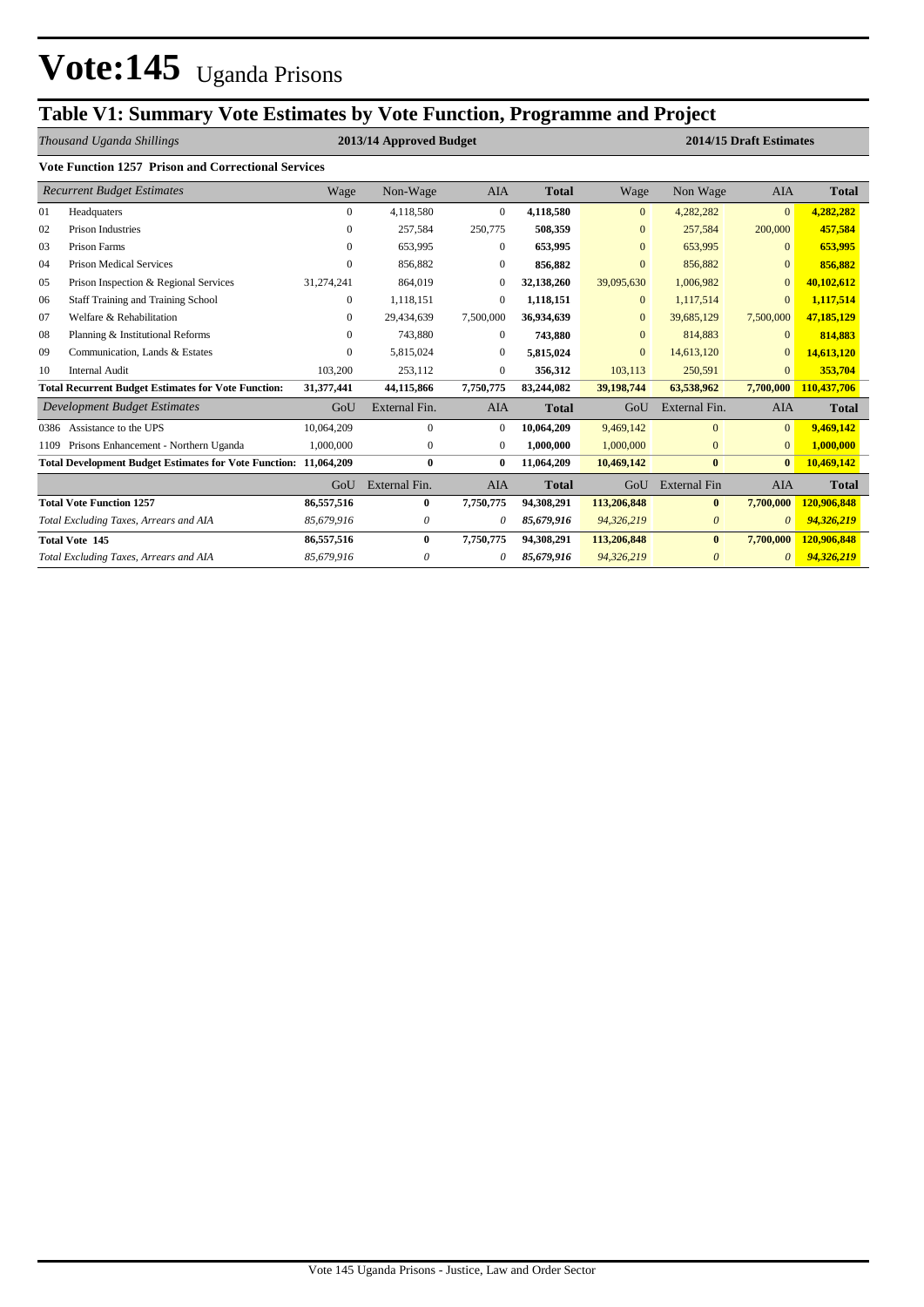## **Table V2: Summary Vote Estimates by Item**

| Thousand Uganda Shillings                                                     |                       | 2013/14 Approved Budget          |                               |                       |                         |                              | 2014/15 Draft Estimates            |                     |
|-------------------------------------------------------------------------------|-----------------------|----------------------------------|-------------------------------|-----------------------|-------------------------|------------------------------|------------------------------------|---------------------|
|                                                                               |                       | GoU External Fin.                | AIA                           | <b>Total</b>          |                         | GoU External Fin.            | AIA                                | <b>Total</b>        |
| <b>Employees, Goods and Services (Outputs Provided)</b>                       | 78,884,330            | 0                                | 7,750,775                     | 86,635,105            | 87,530,882              | $\boldsymbol{\theta}$        | 7,700,000                          | 95,230,882          |
| 211101 General Staff Salaries                                                 | 31,274,241            | $\boldsymbol{0}$                 | $\boldsymbol{0}$              | 31,274,241            | 39,095,630              | $\boldsymbol{0}$             |                                    | 39,095,630          |
| 211103 Allowances                                                             | 1,077,810             | $\boldsymbol{0}$                 | $\boldsymbol{0}$              | 1,077,810             | 1,077,814               | $\mathbf{0}$                 | $\mathbf{0}$                       | 1,077,814           |
| 211104 Statutory salaries                                                     | 103,200               | $\boldsymbol{0}$                 | $\boldsymbol{0}$              | 103,200               | 103,113                 | $\mathbf{0}$                 | $\mathbf{0}$                       | 103,113             |
| 213001 Medical expenses (To employees)                                        | 201,850               | $\overline{0}$                   | $\boldsymbol{0}$              | 201,850               | 201,850                 | $\mathbf{0}$                 | $\mathbf{0}$                       | 201,850             |
| 213002 Incapacity, death benefits and funeral expenses                        | 37,248                | $\mathbf{0}$                     | $\mathbf{0}$                  | 37,248                | 37,246                  | $\mathbf{0}$                 | $\mathbf{0}$                       | 37,246              |
| 213004 Gratuity Expenses                                                      | $\mathbf{0}$          | 0                                |                               | $\bf{0}$              | 367,900                 | $\mathbf{0}$                 | $\boldsymbol{0}$                   | 367,900             |
| 221001 Advertising and Public Relations                                       | 24,250                | 0                                | $\boldsymbol{0}$              | 24,250                | 24,250                  | $\mathbf{0}$                 | $\mathbf{0}$                       | 24,250              |
| 221002 Workshops and Seminars                                                 | 409,305               | $\boldsymbol{0}$                 | $\boldsymbol{0}$              | 409,305               | 409,305                 | $\mathbf{0}$                 | $\mathbf{0}$                       | 409,305             |
| 221003 Staff Training                                                         | 1,973,131             | $\boldsymbol{0}$                 | $\boldsymbol{0}$              | 1,973,131             | 2,021,127               | $\mathbf{0}$                 | $\mathbf{0}$                       | 2,021,127           |
| 221004 Recruitment Expenses                                                   | 29,100                | 0                                | $\boldsymbol{0}$              | 29,100                | 29,100                  | $\mathbf{0}$                 | $\mathbf{0}$                       | 29,100              |
| 221006 Commissions and related charges                                        | 403,232               | $\boldsymbol{0}$                 | $\boldsymbol{0}$              | 403,232               | 498,232                 | $\mathbf{0}$                 | $\mathbf{0}$                       | 498,232             |
| 221007 Books, Periodicals & Newspapers                                        | 6,208                 | $\boldsymbol{0}$                 | $\boldsymbol{0}$              | 6,208                 | 6,208                   | $\mathbf{0}$                 | $\mathbf{0}$                       | 6,208               |
| 221008 Computer supplies and Information Technology (IT)                      | 97,000                | $\overline{0}$                   | $\boldsymbol{0}$              | 97,000                | 97,000                  | $\mathbf{0}$                 | $\mathbf{0}$                       | 97,000              |
| 221009 Welfare and Entertainment                                              | 103,596               | $\boldsymbol{0}$                 | $\boldsymbol{0}$              | 103,596               | 103,596                 | $\mathbf{0}$                 | $\mathbf{0}$                       | 103,596             |
| 221010 Special Meals and Drinks                                               | 101,458               | 0                                | $\boldsymbol{0}$              | 101,458               | 22, 211, 155            | $\boldsymbol{0}$             | 7,500,000                          | 29,711,155          |
| 221011 Printing, Stationery, Photocopying and Binding                         | 426,090               | 0                                | $\boldsymbol{0}$              | 426,090               | 426,090                 | $\boldsymbol{0}$             | $\bf{0}$                           | 426,090             |
| 221012 Small Office Equipment                                                 | 17,121                | $\boldsymbol{0}$                 | $\boldsymbol{0}$              | 17,121                | 144,191                 | $\mathbf{0}$                 | $\mathbf{0}$                       | 144,191             |
| 221014 Bank Charges and other Bank related costs                              | 1,164                 | $\boldsymbol{0}$                 | $\boldsymbol{0}$              | 1,164                 | 1,164                   | $\mathbf{0}$                 | $\mathbf{0}$                       | 1,164               |
| 221016 IFMS Recurrent costs                                                   | 197,000               | $\boldsymbol{0}$                 | $\boldsymbol{0}$              | 197,000               | 197,000                 | $\mathbf{0}$                 | $\mathbf{0}$                       | 197,000             |
| 221017 Subscriptions                                                          | 11,640                | $\overline{0}$                   | $\boldsymbol{0}$              | 11,640                | 11,640                  | $\mathbf{0}$                 | $\mathbf{0}$                       | <b>11,640</b>       |
| 221020 IPPS Recurrent Costs                                                   | $\mathbf{0}$          | $\overline{0}$                   |                               | $\bf{0}$              | 25,000                  | $\mathbf{0}$                 | $\mathbf{0}$                       | 25,000              |
| 222001 Telecommunications                                                     | 194,128               | $\overline{0}$                   | $\boldsymbol{0}$              | 194,128               | 194,128                 | $\mathbf{0}$                 | $\boldsymbol{0}$                   | 194,128             |
| 222003 Information and communications technology (ICT)                        | 33,950                | $\overline{0}$                   | $\boldsymbol{0}$              | 33,950                | 33,950                  | $\mathbf{0}$                 | $\boldsymbol{0}$                   | 33,950              |
| 223003 Rent – (Produced Assets) to private entities                           | 100,000               | $\mathbf{0}$                     | $\boldsymbol{0}$              | 100,000               | 100,000                 | $\mathbf{0}$                 | $\bf{0}$                           | 100,000             |
| 223005 Electricity                                                            | 3,754,026             | 0                                | $\boldsymbol{0}$              | 3,754,026             | 3,754,026               | $\mathbf{0}$                 | $\boldsymbol{0}$                   | 3,754,026           |
| 223006 Water                                                                  | 1,262,257             | 0                                | $\boldsymbol{0}$              | 1,262,257             | 1,262,257               | $\mathbf{0}$                 | $\boldsymbol{0}$                   | 1,262,257           |
| 223007 Other Utilities- (fuel, gas, firewood, charcoal)                       | 782,775               | $\boldsymbol{0}$                 | $\boldsymbol{0}$              | 782,775               | 1,423,775               | $\mathbf{0}$                 | $\boldsymbol{0}$<br>$\overline{0}$ | 1,423,775           |
| 224001 Medical and Agricultural supplies                                      | 155,736<br>29,250,564 | $\boldsymbol{0}$<br>$\mathbf{0}$ | $\boldsymbol{0}$<br>7,750,775 | 155,736<br>37,001,339 | 378,925<br>$\mathbf{0}$ | $\mathbf{0}$<br>$\mathbf{0}$ |                                    | 378,925<br>$\bf{0}$ |
| 224002 General Supply of Goods and Services<br>224004 Cleaning and Sanitation | $\boldsymbol{0}$      | 0                                |                               | $\bf{0}$              | 578,010                 | $\mathbf{0}$                 | $\mathbf{0}$                       | 578,010             |
| 224005 Uniforms, Beddings and Protective Gear                                 | $\mathbf{0}$          | 0                                |                               | $\bf{0}$              | 3,000,638               | $\mathbf{0}$                 | $\mathbf{0}$                       | 3,000,638           |
| 224006 Agricultural Supplies                                                  | $\mathbf{0}$          | $\overline{0}$                   |                               | $\bf{0}$              | 2,631,246               | $\mathbf{0}$                 | 200,000                            | 2,831,246           |
| 225001 Consultancy Services- Short term                                       | 900,000               | $\mathbf{0}$                     | $\boldsymbol{0}$              | 900,000               | 940,000                 | $\boldsymbol{0}$             | $\mathbf{0}$                       | 940,000             |
| 227001 Travel inland                                                          | 1,575,562             | 0                                | $\boldsymbol{0}$              | 1,575,562             | 1,575,882               | $\boldsymbol{0}$             | $\bf{0}$                           | 1,575,882           |
| 227002 Travel abroad                                                          | 242,500               | 0                                | $\boldsymbol{0}$              | 242,500               | 242,500                 | $\mathbf{0}$                 | $\mathbf{0}$                       | 242,500             |
| 227004 Fuel, Lubricants and Oils                                              | 1,251,546             | $\overline{0}$                   | $\boldsymbol{0}$              | 1,251,546             | 1,251,543               | $\overline{0}$               | $\overline{0}$                     | 1,251,543           |
| 228001 Maintenance - Civil                                                    | 207,403               | $\boldsymbol{0}$                 | $\boldsymbol{0}$              | 207,403               | 407,402                 | $\boldsymbol{0}$             | $\mathbf{0}$                       | 407,402             |
| 228002 Maintenance - Vehicles                                                 | 1,128,650             | $\boldsymbol{0}$                 | $\boldsymbol{0}$              | 1,128,650             | 1,028,750               | $\mathbf{0}$                 | $\mathbf{0}$                       | 1,028,750           |
| 228003 Maintenance – Machinery, Equipment & Furniture                         | 486,589               | $\boldsymbol{0}$                 | $\boldsymbol{0}$              | 486,589               | 525,238                 | $\boldsymbol{0}$             | $\mathbf{0}$                       | 525,238             |
| 228004 Maintenance – Other                                                    | $\boldsymbol{0}$      | $\boldsymbol{0}$                 |                               | $\bf{0}$              | 350,000                 | $\boldsymbol{0}$             | $\mathbf{0}$                       | 350,000             |
| 229201 Sale of goods purchased for resale                                     | 1,064,000             | $\boldsymbol{0}$                 | $\boldsymbol{0}$              | 1,064,000             | 764,000                 | $\boldsymbol{0}$             | $\bf{0}$                           | 764,000             |
| Grants, Transfers and Subsides (Outputs Funded)                               | 418,750               | $\pmb{\theta}$                   | 0                             | 418,750               | 418,750                 | $\boldsymbol{\theta}$        | 0                                  | 418,750             |
| 263104 Transfers to other govt. units                                         | $\boldsymbol{0}$      | $\boldsymbol{0}$                 |                               | $\bf{0}$              | 418,750                 | $\bf{0}$                     | $\mathbf{0}$                       | 418,750             |
| 264101 Contributions to Autonomous Institutions                               | 418,750               | $\boldsymbol{0}$                 | $\boldsymbol{0}$              | 418,750               | $\boldsymbol{0}$        | $\mathbf{0}$                 |                                    | $\bf{0}$            |
| <b>Investment</b> (Capital Purchases)                                         | 7,254,436             | $\pmb{\theta}$                   | 0                             | 7,254,436             | 6,659,119               | $\pmb{\theta}$               | 0                                  | 6,659,119           |
| 231001 Non Residential buildings (Depreciation)                               | 970,000               | $\boldsymbol{0}$                 | $\boldsymbol{0}$              | 970,000               | 80,000                  | $\boldsymbol{0}$             | $\boldsymbol{0}$                   | 80,000              |
| 231002 Residential buildings (Depreciation)                                   | 4,125,036             | $\boldsymbol{0}$                 | $\boldsymbol{0}$              | 4,125,036             | 1,700,082               | $\boldsymbol{0}$             | $\boldsymbol{0}$                   | 1,700,082           |
| 231004 Transport equipment                                                    | 390,000               | 0                                | $\boldsymbol{0}$              | 390,000               | 1,454,000               | $\boldsymbol{0}$             | $\mathbf{0}$                       | 1,454,000           |
| 231005 Machinery and equipment                                                | 316,800               | $\overline{0}$                   | $\boldsymbol{0}$              | 316,800               | 2,670,505               | $\mathbf{0}$                 | $\mathbf{0}$                       | 2,670,505           |
| 231006 Furniture and fittings (Depreciation)                                  | $\boldsymbol{0}$      | 0                                |                               | $\bf{0}$              | 100,000                 | $\mathbf{0}$                 | $\mathbf{0}$                       | 100,000             |
| 281502 Feasibility Studies for Capital Works                                  | $\boldsymbol{0}$      | 0                                |                               | $\bf{0}$              | 100,000                 | $\mathbf{0}$                 | $\mathbf{0}$                       | 100,000             |
| 281503 Engineering and Design Studies & Plans for capital                     | 500,000               | 0                                | $\boldsymbol{0}$              | 500,000               | 100,000                 | $\mathbf{0}$                 | $\mathbf{0}$                       | 100,000             |
| 281504 Monitoring, Supervision & Appraisal of capital wor                     | 75,000                | 0                                | $\boldsymbol{0}$              | 75,000                | 172,000                 | $\boldsymbol{0}$             | $\boldsymbol{0}$                   | 172,000             |
| 312204 Taxes on Machinery, Furniture & Vehicles                               | $\boldsymbol{0}$      | $\boldsymbol{0}$                 |                               | $\bf{0}$              | 282,533                 | $\boldsymbol{0}$             | $\mathbf{0}$                       | 282,533             |
| 312206 Gross Tax                                                              | 877,600               | 0                                | $\boldsymbol{0}$              | 877,600               | $\mathbf{0}$            | $\mathbf{0}$                 |                                    | $\mathbf{0}$        |
| <b>Arrears</b>                                                                | 0                     | 0                                |                               | 0                     | 18,598,096              | $\boldsymbol{\theta}$        | $\boldsymbol{\theta}$              | 18,598,096          |
| 321605 Domestic arrears (Budgeting)                                           | $\boldsymbol{0}$      | $\boldsymbol{0}$                 |                               | $\bf{0}$              | 10,000,000              | $\boldsymbol{0}$             | $\mathbf{0}$                       | 10,000,000          |
| 321612 Water arrears(Budgeting)                                               | $\boldsymbol{0}$      | $\boldsymbol{0}$                 |                               | $\bf{0}$              | 8,111,011               | $\boldsymbol{0}$             | $\mathbf{0}$                       | 8,111,011           |
| 321614 Electricity arrears (Budgeting)                                        | $\boldsymbol{0}$      | $\boldsymbol{0}$                 |                               | 0                     | 487,085                 | $\boldsymbol{0}$             | $\mathbf{0}$                       | 487,085             |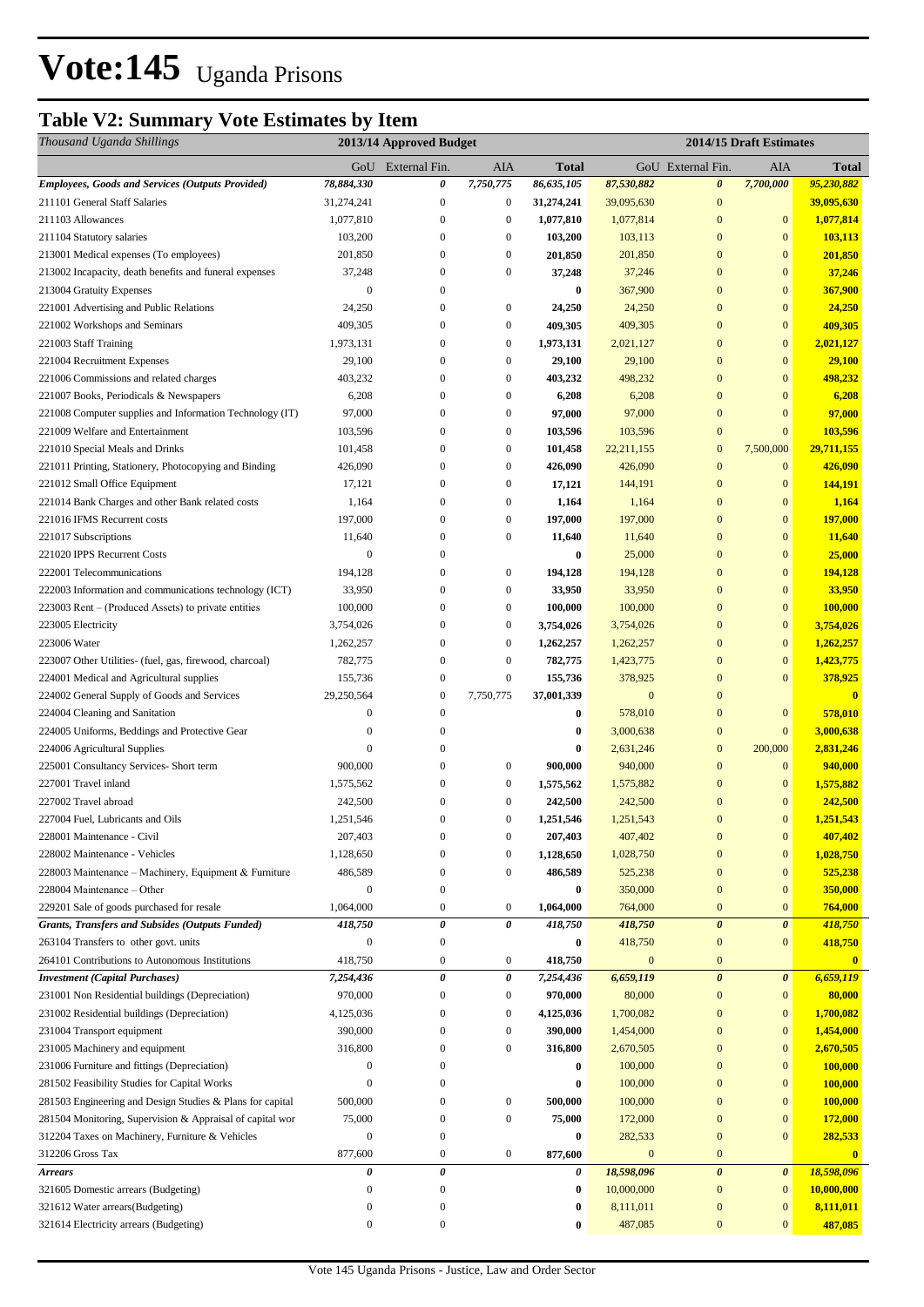| <b>Table V2: Summary Vote Estimates by Item</b>                                 |            |               |           |              |             |                   |           |              |  |  |
|---------------------------------------------------------------------------------|------------|---------------|-----------|--------------|-------------|-------------------|-----------|--------------|--|--|
| 2014/15 Draft Estimates<br>Thousand Uganda Shillings<br>2013/14 Approved Budget |            |               |           |              |             |                   |           |              |  |  |
|                                                                                 | GoU        | External Fin. | AIA       | <b>Total</b> |             | GoU External Fin. | AIA       | <b>Total</b> |  |  |
| <b>Grand Total Vote 145</b>                                                     | 86,557,516 | 0             | 7.750.775 | 94.308.291   | 113,206,848 | $\mathbf{0}$      | 7,700,000 | 120,906,848  |  |  |
| Total Excluding Taxes, Arrears and AIA                                          | 85,679,916 |               |           | 85.679.916   | 94,326,219  | 0                 | $\theta$  | 94.326.219   |  |  |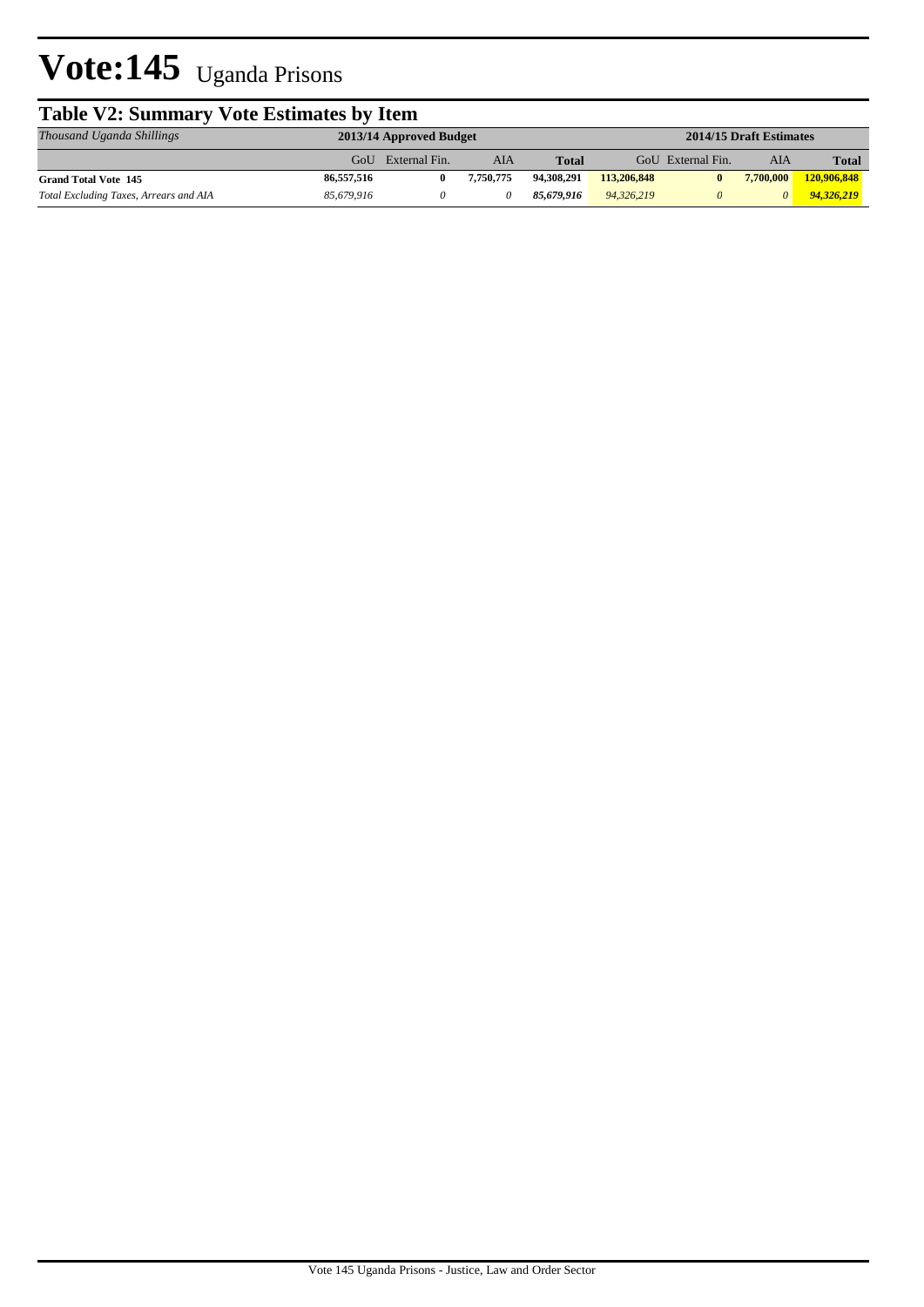### **Table V3: Detailed Estimates by Vote Function, Cost Centre, Output and Item**

### *Vote Function 1257 Prison and Correctional Services*

### *Recurrent Budget Estimates*

### **Programme 01 Headquaters**

| Thousand Uganda Shillings                                         |                  | 2013/14 Approved Budget |                  |              |              | 2014/15 Draft Estimates |                       |              |
|-------------------------------------------------------------------|------------------|-------------------------|------------------|--------------|--------------|-------------------------|-----------------------|--------------|
| <b>Outputs Provided</b>                                           | Wage             | Non-Wage                | <b>AIA</b>       | <b>Total</b> | Wage         | Non Wage                | <b>AIA</b>            | <b>Total</b> |
| Output:125703 Administration, planning, policy & support services |                  |                         |                  |              |              |                         |                       |              |
| 211103 Allowances                                                 | 0                | 327,860                 | $\boldsymbol{0}$ | 327,860      | $\mathbf{0}$ | 594,843                 | $\mathbf{0}$          | 594,843      |
| 221001 Advertising and Public Relations                           | 0                | 24,250                  | $\mathbf{0}$     | 24,250       | $\mathbf{0}$ | 24,250                  | $\mathbf{0}$          | 24,250       |
| 221002 Workshops and Seminars                                     | $\mathbf{0}$     | 266,288                 | $\mathbf{0}$     | 266,288      | $\mathbf{0}$ | 266,288                 | $\overline{0}$        | 266,288      |
| 221003 Staff Training                                             | $\overline{0}$   | 1,222,497               | $\mathbf{0}$     | 1,222,497    | $\mathbf{0}$ | 1,297,494               | $\overline{0}$        | 1,297,494    |
| 221004 Recruitment Expenses                                       | $\boldsymbol{0}$ | 29,100                  | $\mathbf{0}$     | 29,100       | $\mathbf{0}$ | 29,100                  | $\overline{0}$        | 29,100       |
| 221006 Commissions and related charges                            | $\mathbf{0}$     | 386,897                 | $\mathbf{0}$     | 386,897      | $\mathbf{0}$ | 481,897                 | $\mathbf{0}$          | 481,897      |
| 221007 Books, Periodicals & Newspapers                            | $\boldsymbol{0}$ | 5,238                   | $\mathbf{0}$     | 5,238        | $\mathbf{0}$ | 5,238                   | $\overline{0}$        | 5,238        |
| 221009 Welfare and Entertainment                                  | $\mathbf{0}$     | 43,650                  | $\mathbf{0}$     | 43,650       | $\mathbf{0}$ | 43,650                  | $\mathbf{0}$          | 43,650       |
| 221011 Printing, Stationery, Photocopying and                     | $\boldsymbol{0}$ | 211,490                 | $\mathbf{0}$     | 211,490      | $\mathbf{0}$ | 211,490                 | $\overline{0}$        | 211,490      |
| 221012 Small Office Equipment                                     | $\boldsymbol{0}$ | 17,121                  | $\boldsymbol{0}$ | 17,121       | $\mathbf{0}$ | 17,121                  | $\mathbf{0}$          | 17,121       |
| 221014 Bank Charges and other Bank related c                      | 0                | 1,164                   | $\mathbf{0}$     | 1,164        | $\mathbf{0}$ | 1,164                   | $\Omega$              | 1,164        |
| 221016 IFMS Recurrent costs                                       | 0                | 197,000                 | $\mathbf{0}$     | 197,000      | $\mathbf{0}$ | 197,000                 | $\mathbf{0}$          | 197,000      |
| 221017 Subscriptions                                              | $\mathbf{0}$     | 11,640                  | $\mathbf{0}$     | 11,640       | $\Omega$     | 11,640                  | $\overline{0}$        | 11,640       |
| 221020 IPPS Recurrent Costs                                       | $\mathbf{0}$     | $\overline{0}$          | $\mathbf{0}$     | $\mathbf{0}$ | $\mathbf{0}$ | 25,000                  | $\mathbf{0}$          | 25,000       |
| 223003 Rent - (Produced Assets) to private enti                   | $\mathbf{0}$     | 100,000                 | $\mathbf{0}$     | 100.000      | $\mathbf{0}$ | 100,000                 | $\overline{0}$        | 100,000      |
| 224002 General Supply of Goods and Services                       | $\mathbf{0}$     | 301,844                 | $\mathbf{0}$     | 301,844      | $\mathbf{0}$ | $\mathbf{0}$            | $\mathbf{0}$          | $\mathbf{0}$ |
| 224004 Cleaning and Sanitation                                    | $\overline{0}$   | $\overline{0}$          | $\mathbf{0}$     | $\mathbf{0}$ | $\mathbf{0}$ | 11.686                  | $\overline{0}$        | 11,686       |
| 227001 Travel inland                                              | $\mathbf{0}$     | 205,633                 | $\mathbf{0}$     | 205,633      | $\mathbf{0}$ | 197,297                 | $\overline{0}$        | 197,297      |
| 227002 Travel abroad                                              | 0                | 242,500                 | $\mathbf{0}$     | 242,500      | $\mathbf{0}$ | 242,500                 | $\overline{0}$        | 242,500      |
| 227004 Fuel, Lubricants and Oils                                  | 0                | 208,356                 | $\mathbf{0}$     | 208,356      | $\mathbf{0}$ | 228,350                 | $\overline{0}$        | 228,350      |
| 228002 Maintenance - Vehicles                                     | $\overline{0}$   | 301,987                 | $\mathbf{0}$     | 301,987      | $\mathbf{0}$ | 282,209                 | $\overline{0}$        | 282,209      |
| 228003 Maintenance – Machinery, Equipment                         | $\boldsymbol{0}$ | 14,065                  | $\mathbf{0}$     | 14,065       | $\mathbf{0}$ | 14,065                  | $\overline{0}$        | 14,065       |
| Total Cost of Output 125703:                                      | 0                | 4,118,580               | 0                | 4,118,580    | 0            | 4,282,282               | $\boldsymbol{\theta}$ | 4,282,282    |
| <b>Total Cost of Outputs Provided</b>                             | $\bf{0}$         | 4,118,580               | $\bf{0}$         | 4,118,580    | $\bf{0}$     | 4,282,282               | $\bf{0}$              | 4,282,282    |
| <b>Total Programme 01</b>                                         | $\bf{0}$         | 4,118,580               | $\bf{0}$         | 4,118,580    | $\bf{0}$     | 4,282,282               | $\bf{0}$              | 4,282,282    |
| Total Excluding Arrears and AIA                                   | 0                | 4,118,580               | 0                | 4,118,580    | $\theta$     | 4,282,282               | $\theta$              | 4,282,282    |

### **Programme 02 Prison Industries**

| Thousand Uganda Shillings                                  |              | 2013/14 Approved Budget |                |              |                       | 2014/15 Draft Estimates |                |              |
|------------------------------------------------------------|--------------|-------------------------|----------------|--------------|-----------------------|-------------------------|----------------|--------------|
| <b>Outputs Provided</b>                                    | Wage         | Non-Wage                | <b>AIA</b>     | <b>Total</b> | Wage                  | Non Wage                | <b>AIA</b>     | <b>Total</b> |
| Output:125701 Rehabilitation & re-integration of offenders |              |                         |                |              |                       |                         |                |              |
| 211103 Allowances                                          | $\mathbf{0}$ | 15,160                  | $\overline{0}$ | 15,160       | $\overline{0}$        | 15,160                  | $\overline{0}$ | 15,160       |
| 224002 General Supply of Goods and Services                | $\mathbf{0}$ | 194,000                 | 250,775        | 444,775      | $\mathbf{0}$          | $\Omega$                | $\overline{0}$ | $\mathbf{0}$ |
| 224006 Agricultural Supplies                               | $\theta$     | $\mathbf{0}$            | $\mathbf{0}$   | 0            | $\overline{0}$        | 194,000                 | 200,000        | 394,000      |
| 227001 Travel inland                                       | $\Omega$     | 14,200                  | $\mathbf{0}$   | 14,200       | $\overline{0}$        | 14,200                  | $\overline{0}$ | 14,200       |
| 227004 Fuel, Lubricants and Oils                           | $\Omega$     | 10,220                  | $\mathbf{0}$   | 10,220       | $\overline{0}$        | 10,220                  | $\overline{0}$ | 10,220       |
| 228002 Maintenance - Vehicles                              | $\Omega$     | 8.484                   | $\Omega$       | 8.484        | $\overline{0}$        | 8.484                   | $\overline{0}$ | 8,484        |
| 228003 Maintenance – Machinery, Equipment                  | $\mathbf{0}$ | 15,520                  | $\mathbf{0}$   | 15,520       | $\overline{0}$        | 15,520                  | $\overline{0}$ | 15,520       |
| Total Cost of Output 125701:                               | 0            | 257,584                 | 250,775        | 508,359      | $\boldsymbol{\theta}$ | 257,584                 | 200,000        | 457,584      |
| <b>Total Cost of Outputs Provided</b>                      | $\bf{0}$     | 257,584                 | 250,775        | 508,359      | $\bf{0}$              | 257,584                 | 200,000        | 457,584      |
| <b>Total Programme 02</b>                                  | 0            | 257,584                 | 250,775        | 508,359      | $\mathbf{0}$          | 257,584                 | 200,000        | 457,584      |
| Total Excluding Arrears and AIA                            | 0            | 257,584                 | $\theta$       | 257,584      | $\theta$              | 257,584                 | $\theta$       | 257,584      |

#### **Programme 03 Prison Farms**

|              |                                                            |              |                         |                |          | 2014/15 Draft Estimates |              |  |  |
|--------------|------------------------------------------------------------|--------------|-------------------------|----------------|----------|-------------------------|--------------|--|--|
| Wage         | Non-Wage                                                   | <b>AIA</b>   | <b>Total</b>            | Wage           | Non Wage | AIA                     | <b>Total</b> |  |  |
|              |                                                            |              |                         |                |          |                         |              |  |  |
| $\mathbf{0}$ | 12,565                                                     | $\mathbf{0}$ | 12.565                  | $\Omega$       | 12.566   | $\overline{0}$          | 12,566       |  |  |
| $\mathbf{0}$ | 155,736                                                    | $\mathbf{0}$ | 155,736                 | $\overline{0}$ | 155,735  | $\overline{0}$          | 155,735      |  |  |
| $\mathbf{0}$ | 187.215                                                    | $\mathbf{0}$ | 187,215                 | $\Omega$       | $\Omega$ | $\overline{0}$          | $\mathbf{0}$ |  |  |
| $\mathbf{0}$ | $\mathbf{0}$                                               | $\mathbf{0}$ | $\bf{0}$                | $\overline{0}$ | 187,215  | $\overline{0}$          | 187,215      |  |  |
| $\mathbf{0}$ | 24.939                                                     | $\mathbf{0}$ | 24,939                  | $\overline{0}$ | 24.939   | $\overline{0}$          | 24,939       |  |  |
| $\mathbf{0}$ | 135,218                                                    | $\mathbf{0}$ | 135,218                 | $\overline{0}$ | 135,218  | $\overline{0}$          | 135,218      |  |  |
|              | Output:125701 Rehabilitation & re-integration of offenders |              | 2013/14 Approved Budget |                |          |                         |              |  |  |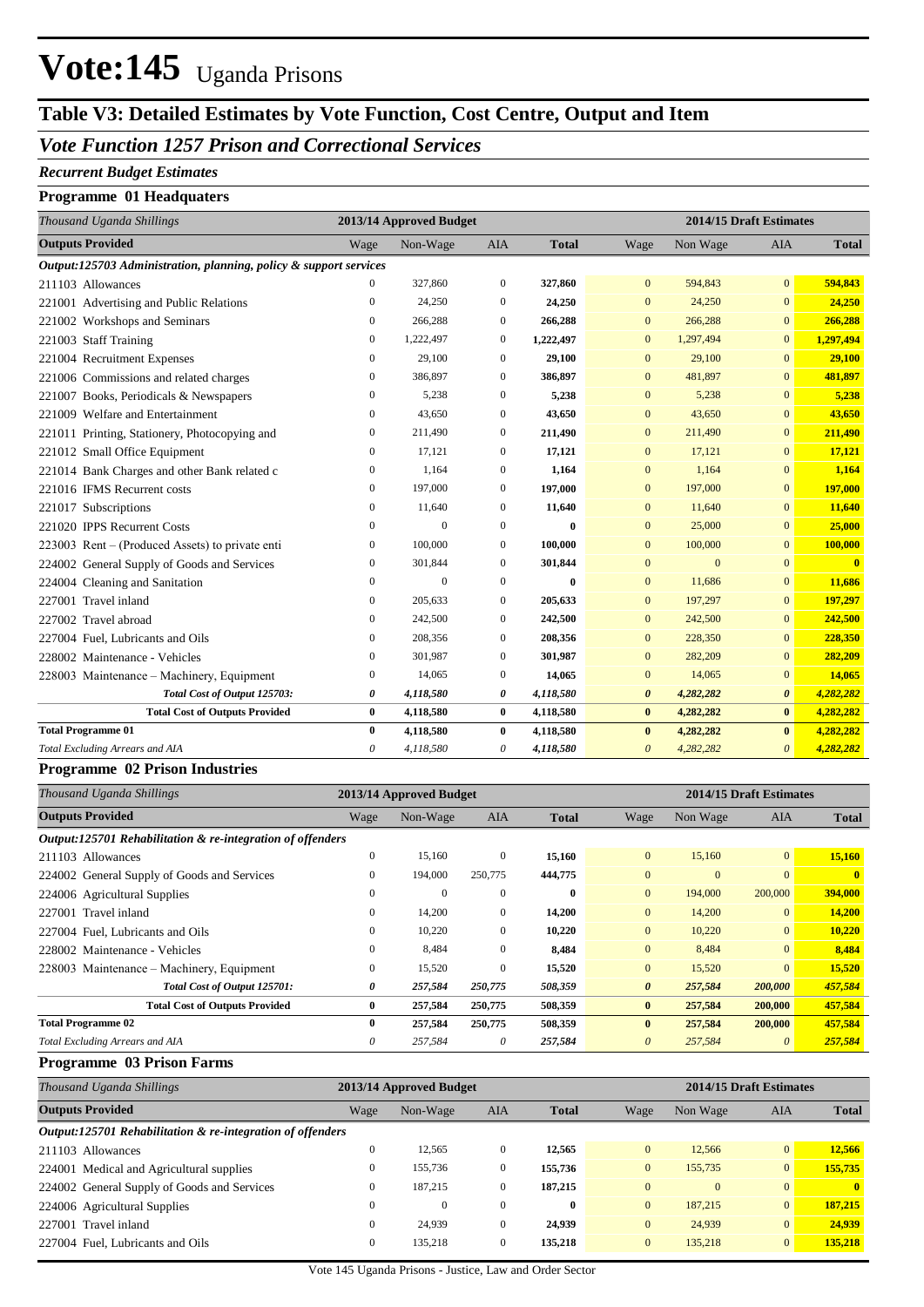### **Table V3: Detailed Estimates by Vote Function, Cost Centre, Output and Item**

### *Vote Function 1257 Prison and Correctional Services*

### **Programme 03 Prison Farms**

| Thousand Uganda Shillings                 |      | 2013/14 Approved Budget |              |              | 2014/15 Draft Estimates |          |                       |              |
|-------------------------------------------|------|-------------------------|--------------|--------------|-------------------------|----------|-----------------------|--------------|
| <b>Outputs Provided</b>                   | Wage | Non-Wage                | AIA          | <b>Total</b> | Wage                    | Non Wage | AIA                   | <b>Total</b> |
| 228002 Maintenance - Vehicles             | 0    | 109.222                 | $\mathbf{0}$ | 109.222      | $\mathbf{0}$            | 29,100   | $\overline{0}$        | 29,100       |
| 228003 Maintenance – Machinery, Equipment | 0    | 29.100                  | $\mathbf{0}$ | 29,100       | $\overline{0}$          | 109,222  | $\overline{0}$        | 109,222      |
| Total Cost of Output 125701:              | 0    | 653.995                 | 0            | 653.995      | $\boldsymbol{\theta}$   | 653.995  | $\boldsymbol{\theta}$ | 653,995      |
| <b>Total Cost of Outputs Provided</b>     | 0    | 653,995                 | $\mathbf{0}$ | 653.995      | $\bf{0}$                | 653,995  | $\mathbf{0}$          | 653.995      |
| <b>Total Programme 03</b>                 | 0    | 653,995                 | $\bf{0}$     | 653.995      | $\bf{0}$                | 653,995  | $\mathbf{0}$          | 653,995      |
| Total Excluding Arrears and AIA           | 0    | 653,995                 | 0            | 653,995      | $\theta$                | 653,995  | $\theta$              | 653,995      |

#### **Programme 04 Prison Medical Services**

| Thousand Uganda Shillings                     |              | 2013/14 Approved Budget |              |              |                       | 2014/15 Draft Estimates |                       |              |
|-----------------------------------------------|--------------|-------------------------|--------------|--------------|-----------------------|-------------------------|-----------------------|--------------|
| <b>Outputs Provided</b>                       | Wage         | Non-Wage                | <b>AIA</b>   | <b>Total</b> | Wage                  | Non Wage                | <b>AIA</b>            | <b>Total</b> |
| Output:125702 Prisoners and Staff Welfare     |              |                         |              |              |                       |                         |                       |              |
| 211103 Allowances                             | $\mathbf{0}$ | 22,494                  | $\mathbf{0}$ | 22,494       | $\overline{0}$        | 22,494                  | $\overline{0}$        | 22,494       |
| 213001 Medical expenses (To employees)        | 0            | 201,850                 | $\mathbf{0}$ | 201,850      | $\mathbf{0}$          | 201,850                 | $\overline{0}$        | 201,850      |
| Medical and Agricultural supplies<br>224001   | $\mathbf{0}$ | $\theta$                | $\mathbf{0}$ | $\bf{0}$     | $\overline{0}$        | 123,190                 | $\overline{0}$        | 123,190      |
| 224002 General Supply of Goods and Services   | 0            | 123,190                 | $\Omega$     | 123,190      | $\overline{0}$        | $\overline{0}$          | $\overline{0}$        | $\mathbf{0}$ |
| Travel inland<br>227001                       | $\mathbf{0}$ | 24,095                  | $\mathbf{0}$ | 24,095       | $\overline{0}$        | 24,095                  | $\overline{0}$        | 24,095       |
| 227004 Fuel, Lubricants and Oils              | $\mathbf{0}$ | 19,827                  | $\mathbf{0}$ | 19,827       | $\overline{0}$        | 19,827                  | $\overline{0}$        | 19,827       |
| 228002 Maintenance - Vehicles                 | $\mathbf{0}$ | 15,636                  | $\mathbf{0}$ | 15,636       | $\overline{0}$        | 15,636                  | $\overline{0}$        | 15,636       |
| 228003 Maintenance – Machinery, Equipment     | $\mathbf{0}$ | 31,040                  | $\Omega$     | 31,040       | $\Omega$              | 31,040                  | $\overline{0}$        | 31,040       |
| Total Cost of Output 125702:                  | 0            | 438,132                 | 0            | 438,132      | $\boldsymbol{\theta}$ | 438,132                 | $\boldsymbol{\theta}$ | 438,132      |
| <b>Total Cost of Outputs Provided</b>         | $\bf{0}$     | 438,132                 | $\bf{0}$     | 438,132      | $\mathbf{0}$          | 438,132                 | $\bf{0}$              | 438,132      |
| <b>Outputs Funded</b>                         | Wage         | Non-Wage                | <b>AIA</b>   | <b>Total</b> | Wage                  | Non Wage                | <b>AIA</b>            | <b>Total</b> |
| Output:125751 Murchison Bay Hospital          |              |                         |              |              |                       |                         |                       |              |
| 263104 Transfers to other govt. units         | $\theta$     | $\mathbf{0}$            | $\mathbf{0}$ | 0            | $\overline{0}$        | 418,750                 | $\overline{0}$        | 418,750      |
| o/w Murchision Bay Hospital                   | 0            | 0                       |              | 0            | $\boldsymbol{\theta}$ | 418,750                 | $\theta$              | 418,750      |
| 264101 Contributions to Autonomous Institutio | $\mathbf{0}$ | 418,750                 | $\mathbf{0}$ | 418,750      | $\mathbf{0}$          | $\mathbf{0}$            | $\mathbf{0}$          | $\mathbf{0}$ |
| Total Cost of Output 125751:                  | 0            | 418,750                 | 0            | 418,750      | $\boldsymbol{\theta}$ | 418,750                 | $\boldsymbol{\theta}$ | 418,750      |
| <b>Total Cost of Outputs Funded</b>           | 0            | 418,750                 | $\bf{0}$     | 418,750      | $\bf{0}$              | 418,750                 | $\mathbf{0}$          | 418,750      |
| <b>Total Programme 04</b>                     | 0            | 856,882                 | $\bf{0}$     | 856,882      | $\mathbf{0}$          | 856,882                 | $\bf{0}$              | 856,882      |
| Total Excluding Arrears and AIA               | 0            | 856,882                 | 0            | 856,882      | 0                     | 856,882                 | 0                     | 856,882      |

#### **Programme 05 Prison Inspection & Regional Services**

| Wage       | Non-Wage     | AIA          | <b>Total</b>            | Wage           | Non Wage     | <b>AIA</b>            | <b>Total</b>            |
|------------|--------------|--------------|-------------------------|----------------|--------------|-----------------------|-------------------------|
|            |              |              |                         |                |              |                       |                         |
| 31,274,241 | $\Omega$     | $\Omega$     | 31,274,241              | 39,095,630     | $\mathbf{0}$ | $\overline{0}$        | 39,095,630              |
| 0          | 487,809      | $\Omega$     | 487,809                 | $\overline{0}$ | 150,828      | $\overline{0}$        | 150,828                 |
| 0          | 0            | $\Omega$     | $\bf{0}$                | $\overline{0}$ | 67,900       | $\overline{0}$        | 67,900                  |
| 0          | 19,400       | $\Omega$     | 19,400                  | $\overline{0}$ | 19,400       | $\Omega$              | 19,400                  |
| 0          | 37,248       | $\mathbf{0}$ | 37,248                  | $\mathbf{0}$   | $\mathbf{0}$ | $\Omega$              | $\mathbf{0}$            |
| 0          | $\mathbf{0}$ | $\mathbf{0}$ | $\bf{0}$                | $\overline{0}$ | 96,797       | $\overline{0}$        | 96,797                  |
| 0          | 196,328      | $\mathbf{0}$ | 196,328                 | $\overline{0}$ | 198,824      | $\overline{0}$        | 198,824                 |
| 0          | 110,696      | $\mathbf{0}$ | 110,696                 | $\overline{0}$ | 110,695      | $\overline{0}$        | 110,695                 |
| 0          | 12,538       | $\mathbf{0}$ | 12,538                  | $\overline{0}$ | 12,538       | $\overline{0}$        | 12,538                  |
| 0          | $\Omega$     | $\mathbf{0}$ | $\mathbf{0}$            | $\mathbf{0}$   | 350,000      | $\overline{0}$        | 350,000                 |
| 31,274,241 | 864,019      | 0            | 32,138,260              | 39,095,630     | 1,006,982    | $\boldsymbol{\theta}$ | 40,102,612              |
| 31,274,241 | 864,019      | $\bf{0}$     | 32,138,260              | 39,095,630     | 1,006,982    | $\bf{0}$              | 40,102,612              |
| 31,274,241 | 864,019      | $\bf{0}$     | 32,138,260              | 39,095,630     | 1,006,982    | $\mathbf{0}$          | 40,102,612              |
| 31,274,241 | 864,019      | 0            | 32,138,260              | 39,095,630     | 1,006,982    | $\theta$              | 40,102,612              |
|            |              |              | 2013/14 Approved Budget |                |              |                       | 2014/15 Draft Estimates |

### **Programme 06 Staff Training and Training School**

| Thousand Uganda Shillings                                         |      | 2013/14 Approved Budget |          |              |      | 2014/15 Draft Estimates |                |              |  |
|-------------------------------------------------------------------|------|-------------------------|----------|--------------|------|-------------------------|----------------|--------------|--|
| <b>Outputs Provided</b>                                           | Wage | Non-Wage                | AIA      | <b>Total</b> | Wage | Non Wage                | AIA            | <b>Total</b> |  |
| Output:125703 Administration, planning, policy & support services |      |                         |          |              |      |                         |                |              |  |
| 211103 Allowances                                                 |      | 120,580                 |          | 120.580      |      | 120,580                 | $\overline{0}$ | 120.580      |  |
| 221003 Staff Training                                             |      | 374,905                 | $\Omega$ | 374,905      |      | 374,905                 | $\overline{0}$ | 374,905      |  |

Vote 145 Uganda Prisons - Justice, Law and Order Sector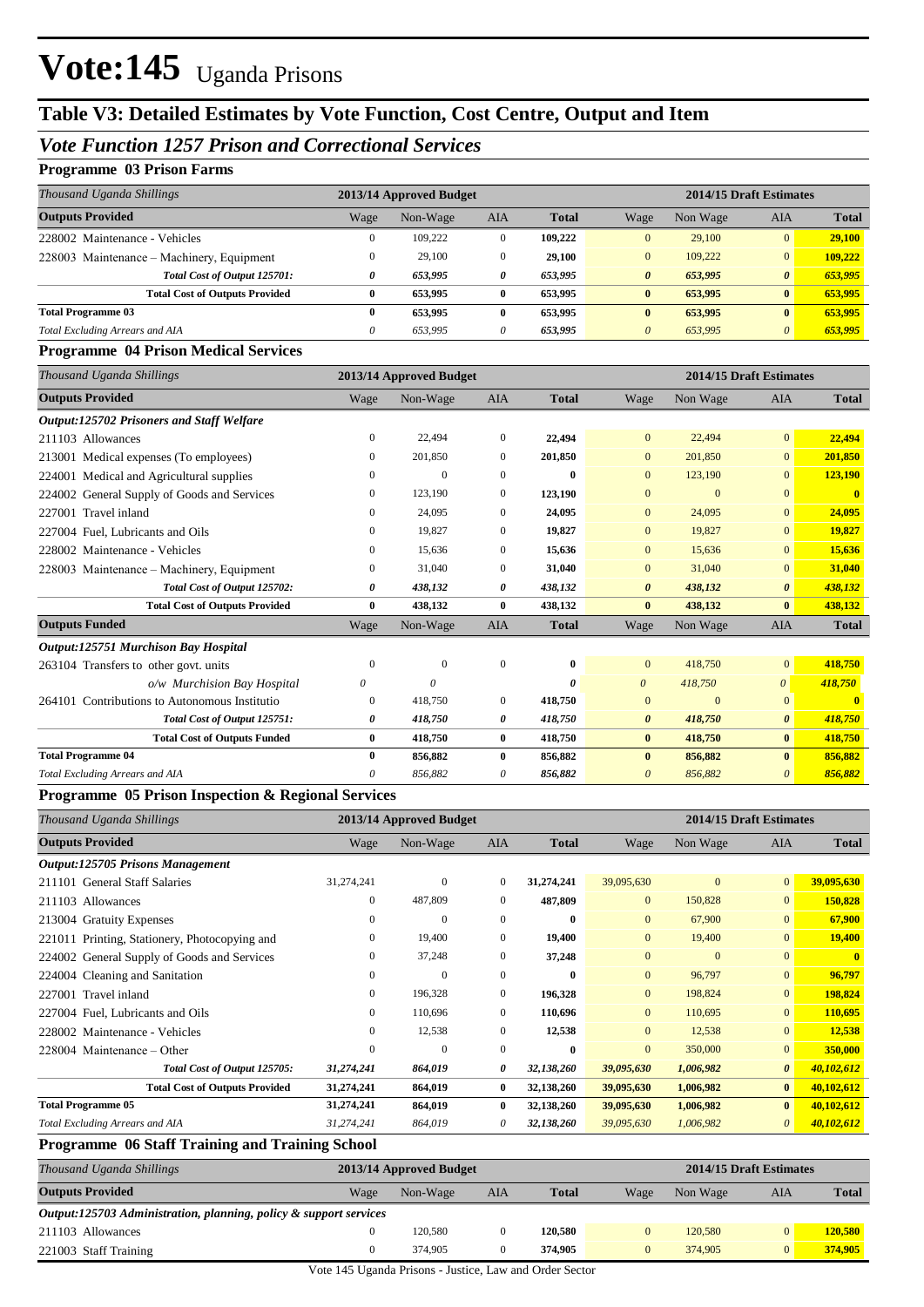### **Table V3: Detailed Estimates by Vote Function, Cost Centre, Output and Item**

### *Vote Function 1257 Prison and Correctional Services*

### **Programme 06 Staff Training and Training School**

| Thousand Uganda Shillings                   |                  | 2013/14 Approved Budget |              |              |                       | 2014/15 Draft Estimates |                       |              |
|---------------------------------------------|------------------|-------------------------|--------------|--------------|-----------------------|-------------------------|-----------------------|--------------|
| <b>Outputs Provided</b>                     | Wage             | Non-Wage                | <b>AIA</b>   | <b>Total</b> | Wage                  | Non Wage                | <b>AIA</b>            | <b>Total</b> |
| 224001 Medical and Agricultural supplies    | $\bf{0}$         | $\mathbf{0}$            | $\Omega$     | $\mathbf{0}$ | $\overline{0}$        | 100,000                 | $\mathbf{0}$          | 100,000      |
| 224002 General Supply of Goods and Services | $\mathbf{0}$     | 68,637                  | $\mathbf{0}$ | 68,637       | $\overline{0}$        | $\Omega$                | $\mathbf{0}$          | $\mathbf{0}$ |
| 227001 Travel inland                        | $\boldsymbol{0}$ | 515,870                 | $\mathbf{0}$ | 515,870      | $\overline{0}$        | 483,870                 | $\mathbf{0}$          | 483,870      |
| 227004 Fuel. Lubricants and Oils            | $\mathbf{0}$     | 12,538                  | $\mathbf{0}$ | 12,538       | $\overline{0}$        | 12,538                  | $\overline{0}$        | 12,538       |
| 228002 Maintenance - Vehicles               | $\mathbf{0}$     | 25,621                  | $\mathbf{0}$ | 25,621       | $\overline{0}$        | 25,621                  | $\mathbf{0}$          | 25,621       |
| Total Cost of Output 125703:                | 0                | 1,118,151               | 0            | 1,118,151    | $\boldsymbol{\theta}$ | 1,117,514               | $\boldsymbol{\theta}$ | 1,117,514    |
| <b>Total Cost of Outputs Provided</b>       | $\bf{0}$         | 1,118,151               | $\bf{0}$     | 1,118,151    | $\bf{0}$              | 1,117,514               | $\bf{0}$              | 1,117,514    |
| <b>Total Programme 06</b>                   | $\bf{0}$         | 1,118,151               | $\mathbf{0}$ | 1,118,151    | $\mathbf{0}$          | 1,117,514               | $\bf{0}$              | 1,117,514    |
| Total Excluding Arrears and AIA             | 0                | 1,118,151               | 0            | 1,118,151    | $\theta$              | 1,117,514               | $\theta$              | 1,117,514    |

### **Programme 07 Welfare & Rehabilitation**

| Thousand Uganda Shillings                         |                  | 2013/14 Approved Budget |              |              |                       |                | 2014/15 Draft Estimates |              |
|---------------------------------------------------|------------------|-------------------------|--------------|--------------|-----------------------|----------------|-------------------------|--------------|
| <b>Outputs Provided</b>                           | Wage             | Non-Wage                | <b>AIA</b>   | <b>Total</b> | Wage                  | Non Wage       | <b>AIA</b>              | <b>Total</b> |
| Output:125702 Prisoners and Staff Welfare         |                  |                         |              |              |                       |                |                         |              |
| 211103 Allowances                                 | $\mathbf{0}$     | 23,279                  | $\mathbf{0}$ | 23,279       | $\Omega$              | 23,280         | $\overline{0}$          | 23,280       |
| 213002 Incapacity, death benefits and funeral e   | $\mathbf{0}$     | 37,248                  | $\mathbf{0}$ | 37,248       | $\Omega$              | 37,246         | $\Omega$                | 37,246       |
| 213004 Gratuity Expenses                          | $\Omega$         | $\Omega$                | $\Omega$     | $\bf{0}$     | $\Omega$              | 300,000        | $\Omega$                | 300,000      |
| 221002 Workshops and Seminars                     | $\mathbf{0}$     | 10,127                  | $\mathbf{0}$ | 10,127       | $\mathbf{0}$          | 10,127         | $\mathbf{0}$            | 10,127       |
| 221003 Staff Training                             | $\mathbf{0}$     | 100,000                 | $\Omega$     | 100,000      | $\mathbf{0}$          | 150,000        | $\overline{0}$          | 150,000      |
| 221009 Welfare and Entertainment                  | $\mathbf{0}$     | 50,324                  | $\Omega$     | 50,324       | $\mathbf{0}$          | 50,324         | $\mathbf{0}$            | 50,324       |
| 221010 Special Meals and Drinks                   | $\mathbf{0}$     | 101,458                 | $\Omega$     | 101,458      | $\bf{0}$              | 22,211,155     | 7,500,000               | 29,711,155   |
| 221012 Small Office Equipment                     | $\mathbf{0}$     | $\mathbf{0}$            | $\mathbf{0}$ | $\bf{0}$     | $\overline{0}$        | 96,719         | $\overline{0}$          | 96,719       |
| 223007 Other Utilities- (fuel, gas, firewood, cha | $\mathbf{0}$     | 685,775                 | $\mathbf{0}$ | 685,775      | $\overline{0}$        | 1,326,775      | $\mathbf{0}$            | 1,326,775    |
| 224002 General Supply of Goods and Services       | $\mathbf{0}$     | 26,076,090              | 7,500,000    | 33,576,090   | $\Omega$              | $\overline{0}$ | $\Omega$                |              |
| 224004 Cleaning and Sanitation                    | $\mathbf{0}$     | $\mathbf{0}$            | $\mathbf{0}$ | 0            | $\mathbf{0}$          | 469,527        | $\overline{0}$          | 469,527      |
| 224005 Uniforms, Beddings and Protective Gea      | $\Omega$         | $\Omega$                | $\Omega$     | 0            | $\overline{0}$        | 3,000,638      | $\overline{0}$          | 3,000,638    |
| 227001 Travel inland                              | $\mathbf{0}$     | 29,860                  | $\Omega$     | 29,860       | $\mathbf{0}$          | 29,860         | $\mathbf{0}$            | 29,860       |
| 227004 Fuel, Lubricants and Oils                  | $\Omega$         | 650,669                 | $\Omega$     | 650,669      | $\mathbf{0}$          | 609,669        | $\Omega$                | 609,669      |
| 228002 Maintenance - Vehicles                     | $\mathbf{0}$     | 605,809                 | $\mathbf{0}$ | 605,809      | $\mathbf{0}$          | 605,809        | $\mathbf{0}$            | 605,809      |
| 229201 Sale of goods purchased for resale         | $\mathbf{0}$     | 1,064,000               | $\mathbf{0}$ | 1,064,000    | $\overline{0}$        | 764,000        | $\overline{0}$          | 764,000      |
| Total Cost of Output 125702:                      | 0                | 29,434,639              | 7,500,000    | 36,934,639   | $\theta$              | 29,685,129     | 7,500,000               | 37,185,129   |
| <b>Total Cost of Outputs Provided</b>             | $\bf{0}$         | 29,434,639              | 7,500,000    | 36,934,639   | $\bf{0}$              | 29,685,129     | 7,500,000               | 37,185,129   |
| <b>Arrears</b>                                    | Wage             | Non-Wage                | <b>AIA</b>   | <b>Total</b> | Wage                  | Non Wage       | <b>AIA</b>              | <b>Total</b> |
| Output:125799 Arrears                             |                  |                         |              |              |                       |                |                         |              |
| 321605 Domestic arrears (Budgeting)               | $\boldsymbol{0}$ | $\boldsymbol{0}$        | $\mathbf{0}$ | $\bf{0}$     | $\overline{0}$        | 10,000,000     | $\mathbf{0}$            | 10,000,000   |
| Total Cost of Output 125799:                      | 0                | 0                       |              | 0            | $\boldsymbol{\theta}$ | 10,000,000     | $\boldsymbol{\theta}$   | 10,000,000   |
| <b>Total Cost of Arrears</b>                      | $\bf{0}$         | $\bf{0}$                |              | $\bf{0}$     | $\mathbf{0}$          | 10,000,000     | $\mathbf{0}$            | 10,000,000   |
| <b>Total Programme 07</b>                         | $\bf{0}$         | 29,434,639              | 7,500,000    | 36,934,639   | $\bf{0}$              | 39,685,129     | 7,500,000               | 47,185,129   |
| Total Excluding Arrears and AIA                   | 0                | 29,434,639              | 0            | 29,434,639   | $\theta$              | 29,685,129     | $\theta$                | 29,685,129   |

### **Programme 08 Planning & Institutional Reforms**

| Thousand Uganda Shillings                                         | 2013/14 Approved Budget |              |                |              |                |              |                |              |  |  | 2014/15 Draft Estimates |  |  |
|-------------------------------------------------------------------|-------------------------|--------------|----------------|--------------|----------------|--------------|----------------|--------------|--|--|-------------------------|--|--|
| <b>Outputs Provided</b>                                           | Wage                    | Non-Wage     | <b>AIA</b>     | <b>Total</b> | Wage           | Non Wage     | <b>AIA</b>     | <b>Total</b> |  |  |                         |  |  |
| Output:125703 Administration, planning, policy & support services |                         |              |                |              |                |              |                |              |  |  |                         |  |  |
| 211103 Allowances                                                 | $\overline{0}$          | 31,635       | $\overline{0}$ | 31,635       | $\overline{0}$ | 81,635       | $\overline{0}$ | 81,635       |  |  |                         |  |  |
| 221002 Workshops and Seminars                                     | $\Omega$                | 121,250      | $\Omega$       | 121,250      | $\overline{0}$ | 121,250      | $\mathbf{0}$   | 121,250      |  |  |                         |  |  |
| 221003 Staff Training                                             | $\mathbf{0}$            | 39,521       | $\mathbf{0}$   | 39,521       | $\overline{0}$ | 39,520       | $\mathbf{0}$   | 39,520       |  |  |                         |  |  |
| 221009 Welfare and Entertainment                                  | $\mathbf{0}$            | 9,622        | $\mathbf{0}$   | 9,622        | $\mathbf{0}$   | 9,622        | $\mathbf{0}$   | 9,622        |  |  |                         |  |  |
| 221011 Printing, Stationery, Photocopying and                     | $\mathbf{0}$            | 194,230      | $\Omega$       | 194,230      | $\mathbf{0}$   | 194,230      | $\mathbf{0}$   | 194,230      |  |  |                         |  |  |
| 221012 Small Office Equipment                                     | 0                       | $\mathbf{0}$ | $\Omega$       | $\bf{0}$     | $\mathbf{0}$   | 30,351       | $\overline{0}$ | 30,351       |  |  |                         |  |  |
| 224002 General Supply of Goods and Services                       | $\Omega$                | 38,348       | $\Omega$       | 38,348       | $\Omega$       | $\mathbf{0}$ | $\mathbf{0}$   | $\mathbf{0}$ |  |  |                         |  |  |
| 227001 Travel inland                                              | $\mathbf{0}$            | 250,260      | $\Omega$       | 250,260      | $\mathbf{0}$   | 250,260      | $\mathbf{0}$   | 250,260      |  |  |                         |  |  |
| 227004 Fuel, Lubricants and Oils                                  | $\Omega$                | 33,872       | $\Omega$       | 33,872       | $\mathbf{0}$   | 54,873       | $\mathbf{0}$   | 54,873       |  |  |                         |  |  |
| 228002 Maintenance - Vehicles                                     | $\mathbf{0}$            | 25,142       | $\mathbf{0}$   | 25,142       | $\mathbf{0}$   | 25,142       | $\mathbf{0}$   | 25,142       |  |  |                         |  |  |
| 228003 Maintenance – Machinery, Equipment                         | 0                       | $\mathbf{0}$ | $\mathbf{0}$   | $\bf{0}$     | $\mathbf{0}$   | 8,000        | $\mathbf{0}$   | 8,000        |  |  |                         |  |  |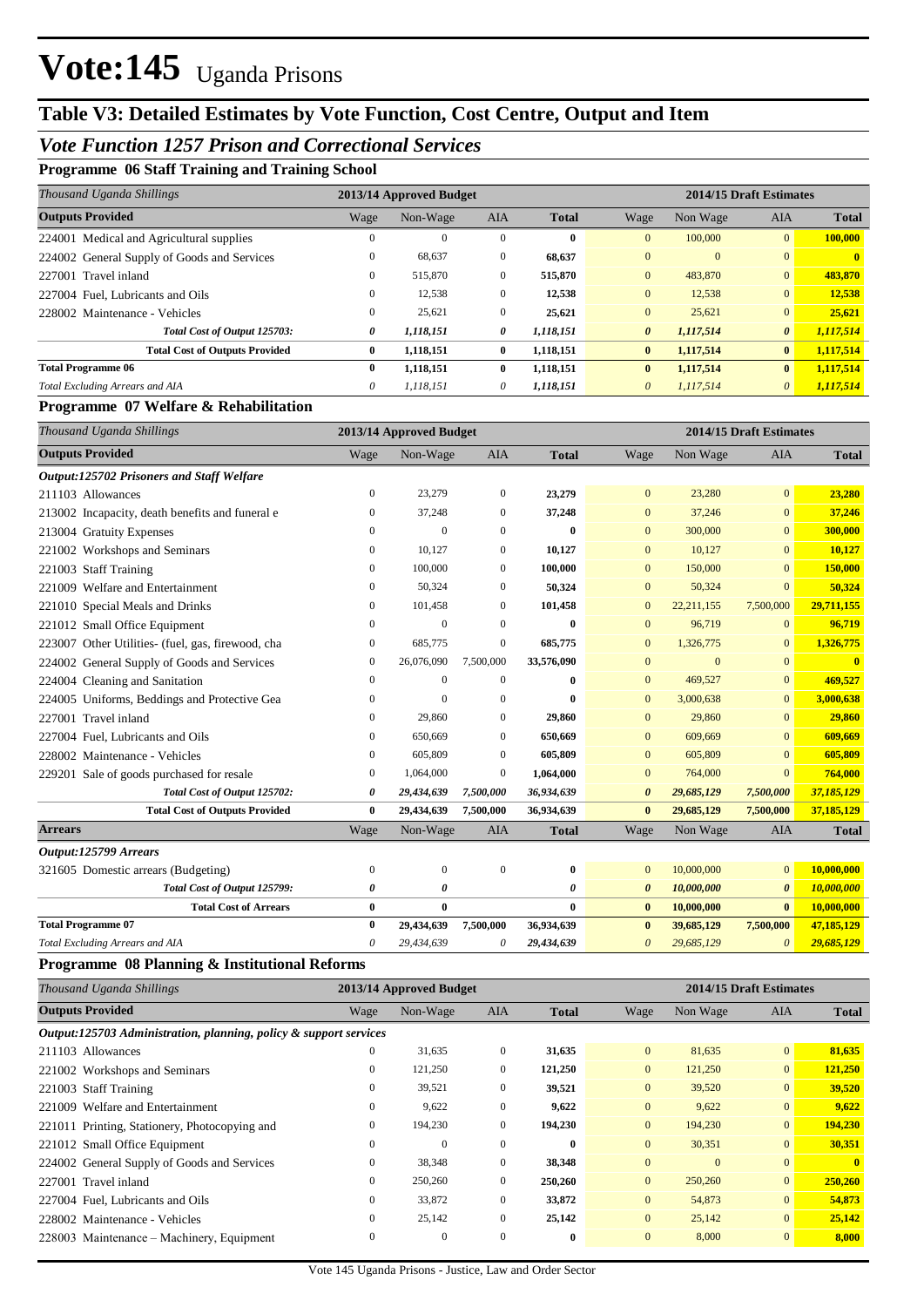### **Table V3: Detailed Estimates by Vote Function, Cost Centre, Output and Item**

### *Vote Function 1257 Prison and Correctional Services*

### **Programme 08 Planning & Institutional Reforms**

| Thousand Uganda Shillings             |                                         | 2013/14 Approved Budget |          |         |               | 2014/15 Draft Estimates |              |         |  |  |
|---------------------------------------|-----------------------------------------|-------------------------|----------|---------|---------------|-------------------------|--------------|---------|--|--|
| <b>Outputs Provided</b>               | Wage<br>Non-Wage<br>AIA<br><b>Total</b> |                         |          | Wage    | Non Wage      | AIA                     | <b>Total</b> |         |  |  |
| Total Cost of Output 125703:          |                                         | 743.880                 | 0        | 743.880 | $\theta$      | 814.883                 | $\theta$     | 814,883 |  |  |
| <b>Total Cost of Outputs Provided</b> |                                         | 743,880                 |          | 743,880 |               | 814.883                 | $\mathbf{0}$ | 814,883 |  |  |
| <b>Total Programme 08</b>             |                                         | 743,880                 | 0        | 743,880 |               | 814.883                 | $\mathbf{0}$ | 814,883 |  |  |
| Total Excluding Arrears and AIA       |                                         | 743.880                 | $\theta$ | 743.880 | $\mathcal{O}$ | 814.883                 | $\theta$     | 814,883 |  |  |

### **Programme 09 Communication, Lands & Estates**

| Thousand Uganda Shillings                         | 2013/14 Approved Budget |              |                |              |                       | 2014/15 Draft Estimates |                       |              |  |  |  |
|---------------------------------------------------|-------------------------|--------------|----------------|--------------|-----------------------|-------------------------|-----------------------|--------------|--|--|--|
| <b>Outputs Provided</b>                           | Wage                    | Non-Wage     | <b>AIA</b>     | <b>Total</b> | Wage                  | Non Wage                | <b>AIA</b>            | <b>Total</b> |  |  |  |
| <b>Output:125705 Prisons Management</b>           |                         |              |                |              |                       |                         |                       |              |  |  |  |
| 221008 Computer supplies and Information Tec      | 0                       | 97,000       | $\Omega$       | 97,000       | $\Omega$              | 97,000                  | $\overline{0}$        | 97,000       |  |  |  |
| 222001 Telecommunications                         | $\Omega$                | 194,128      | $\mathbf{0}$   | 194,128      | $\Omega$              | 194,128                 | $\overline{0}$        | 194,128      |  |  |  |
| 222003 Information and communications techn       | $\mathbf{0}$            | 33,950       | 0              | 33,950       | $\overline{0}$        | 33,950                  | $\overline{0}$        | 33,950       |  |  |  |
| 223005 Electricity                                | $\mathbf{0}$            | 3,754,026    | 0              | 3,754,026    | $\overline{0}$        | 3,754,026               | $\Omega$              | 3,754,026    |  |  |  |
| 223006 Water                                      | $\mathbf{0}$            | 1,262,257    | 0              | 1,262,257    | $\overline{0}$        | 1,262,257               | $\Omega$              | 1,262,257    |  |  |  |
| 223007 Other Utilities- (fuel, gas, firewood, cha | $\mathbf{0}$            | 97,000       | 0              | 97,000       | $\overline{0}$        | 97,000                  | $\Omega$              | 97,000       |  |  |  |
| 224002 General Supply of Goods and Services       | $\mathbf{0}$            | 27,161       | $\overline{0}$ | 27,161       | $\mathbf{0}$          | $\mathbf{0}$            | $\overline{0}$        | $\mathbf{0}$ |  |  |  |
| Travel inland<br>227001                           | $\Omega$                | 57,812       | $\Omega$       | 57,812       | $\overline{0}$        | 84,972                  | $\Omega$              | 84,972       |  |  |  |
| 227004 Fuel, Lubricants and Oils                  | $\mathbf{0}$            | 38,916       | $\mathbf{0}$   | 38,916       | $\mathbf{0}$          | 38,918                  | $\Omega$              | 38,918       |  |  |  |
| 228001 Maintenance - Civil                        | $\mathbf{0}$            | 207,403      | $\Omega$       | 207,403      | $\Omega$              | 407.402                 | $\Omega$              | 407,402      |  |  |  |
| 228002 Maintenance - Vehicles                     | $\mathbf{0}$            | 12,571       | $\mathbf{0}$   | 12,571       | $\mathbf{0}$          | 12,571                  | $\overline{0}$        | 12,571       |  |  |  |
| 228003 Maintenance – Machinery, Equipment         | $\mathbf{0}$            | 32,800       | $\Omega$       | 32,800       | $\Omega$              | 32,800                  | $\Omega$              | 32,800       |  |  |  |
| Total Cost of Output 125705:                      | 0                       | 5,815,024    | 0              | 5,815,024    | $\boldsymbol{\theta}$ | 6,015,024               | $\boldsymbol{\theta}$ | 6,015,024    |  |  |  |
| <b>Total Cost of Outputs Provided</b>             | $\bf{0}$                | 5,815,024    | $\bf{0}$       | 5,815,024    | $\mathbf{0}$          | 6,015,024               | $\mathbf{0}$          | 6,015,024    |  |  |  |
| <b>Arrears</b>                                    | Wage                    | Non-Wage     | <b>AIA</b>     | <b>Total</b> | Wage                  | Non Wage                | <b>AIA</b>            | <b>Total</b> |  |  |  |
| Output:125799 Arrears                             |                         |              |                |              |                       |                         |                       |              |  |  |  |
| 321612 Water arrears (Budgeting)                  | $\mathbf{0}$            | $\mathbf{0}$ | $\overline{0}$ | $\bf{0}$     | $\overline{0}$        | 8,111,011               | $\overline{0}$        | 8,111,011    |  |  |  |
| 321614 Electricity arrears (Budgeting)            | $\mathbf{0}$            | $\Omega$     | $\Omega$       | $\bf{0}$     | $\Omega$              | 487,085                 | $\Omega$              | 487,085      |  |  |  |
| Total Cost of Output 125799:                      | 0                       | 0            |                | 0            | $\boldsymbol{\theta}$ | 8,598,096               | $\boldsymbol{\theta}$ | 8,598,096    |  |  |  |
| <b>Total Cost of Arrears</b>                      | $\bf{0}$                | $\bf{0}$     |                | $\bf{0}$     | $\bf{0}$              | 8,598,096               | $\bf{0}$              | 8,598,096    |  |  |  |
| <b>Total Programme 09</b>                         | $\bf{0}$                | 5,815,024    | $\bf{0}$       | 5,815,024    | $\bf{0}$              | 14,613,120              | $\bf{0}$              | 14,613,120   |  |  |  |
| Total Excluding Arrears and AIA                   | 0                       | 5,815,024    | 0              | 5,815,024    | $\theta$              | 6,015,024               | 0                     | 6,015,024    |  |  |  |

#### **Programme 10 Internal Audit**

| Thousand Uganda Shillings                                         | 2013/14 Approved Budget |          |                |              | 2014/15 Draft Estimates |                |                       |              |  |  |
|-------------------------------------------------------------------|-------------------------|----------|----------------|--------------|-------------------------|----------------|-----------------------|--------------|--|--|
| <b>Outputs Provided</b>                                           | Wage                    | Non-Wage | <b>AIA</b>     | <b>Total</b> | Wage                    | Non Wage       | <b>AIA</b>            | <b>Total</b> |  |  |
| Output:125703 Administration, planning, policy & support services |                         |          |                |              |                         |                |                       |              |  |  |
| 211103 Allowances                                                 | $\mathbf{0}$            | 12,028   | $\overline{0}$ | 12,028       | $\overline{0}$          | 12,028         | $\mathbf{0}$          | 12,028       |  |  |
| 211104 Statutory salaries                                         | 103,200                 | $\Omega$ | $\mathbf{0}$   | 103,200      | 103,113                 | $\overline{0}$ | $\overline{0}$        | 103,113      |  |  |
| 221002 Workshops and Seminars                                     | $\mathbf{0}$            | 11,640   | $\mathbf{0}$   | 11,640       | $\overline{0}$          | 11,640         | $\overline{0}$        | 11,640       |  |  |
| 221003 Staff Training                                             | $\mathbf{0}$            | 6,208    | $\mathbf{0}$   | 6,208        | $\overline{0}$          | 6,208          | $\overline{0}$        | 6,208        |  |  |
| 221006 Commissions and related charges                            | $\mathbf{0}$            | 16,335   | $\mathbf{0}$   | 16,335       | $\overline{0}$          | 16,335         | $\overline{0}$        | 16,335       |  |  |
| 221007 Books, Periodicals & Newspapers                            | 0                       | 970      | $\mathbf{0}$   | 970          | $\overline{0}$          | 970            | $\overline{0}$        | 970          |  |  |
| 221011 Printing, Stationery, Photocopying and                     | 0                       | 970      | $\Omega$       | 970          | $\overline{0}$          | 970            | $\Omega$              | 970          |  |  |
| 224002 General Supply of Goods and Services                       | 0                       | 2,522    | $\mathbf{0}$   | 2,522        | $\overline{0}$          | $\mathbf{0}$   | $\overline{0}$        | $\mathbf{0}$ |  |  |
| 227001 Travel inland                                              | $\Omega$                | 159,565  | $\Omega$       | 159,565      | $\Omega$                | 159,565        | $\overline{0}$        | 159,565      |  |  |
| 227004 Fuel, Lubricants and Oils                                  | $\mathbf{0}$            | 31,234   | $\mathbf{0}$   | 31,234       | $\overline{0}$          | 31,235         | $\overline{0}$        | 31,235       |  |  |
| 228002 Maintenance - Vehicles                                     | $\Omega$                | 11,640   | $\mathbf{0}$   | 11,640       | $\overline{0}$          | 11,640         | $\overline{0}$        | 11,640       |  |  |
| Total Cost of Output 125703:                                      | 103,200                 | 253,112  | 0              | 356,312      | 103,113                 | 250,591        | $\boldsymbol{\theta}$ | 353,704      |  |  |
| <b>Total Cost of Outputs Provided</b>                             | 103,200                 | 253,112  | $\bf{0}$       | 356,312      | 103,113                 | 250,591        | $\mathbf{0}$          | 353,704      |  |  |
| <b>Total Programme 10</b>                                         | 103,200                 | 253,112  | $\bf{0}$       | 356,312      | 103,113                 | 250,591        | $\bf{0}$              | 353,704      |  |  |
| Total Excluding Arrears and AIA                                   | 103,200                 | 253,112  | 0              | 356,312      | 103,113                 | 250,591        | $\theta$              | 353,704      |  |  |
| <b>Development Budget Estimates</b>                               |                         |          |                |              |                         |                |                       |              |  |  |

```
Project 0386 Assistance to the UPS
```
*Thousand Uganda Shillings* **2013/14 Approved Budget 2014/15 Draft Estimates**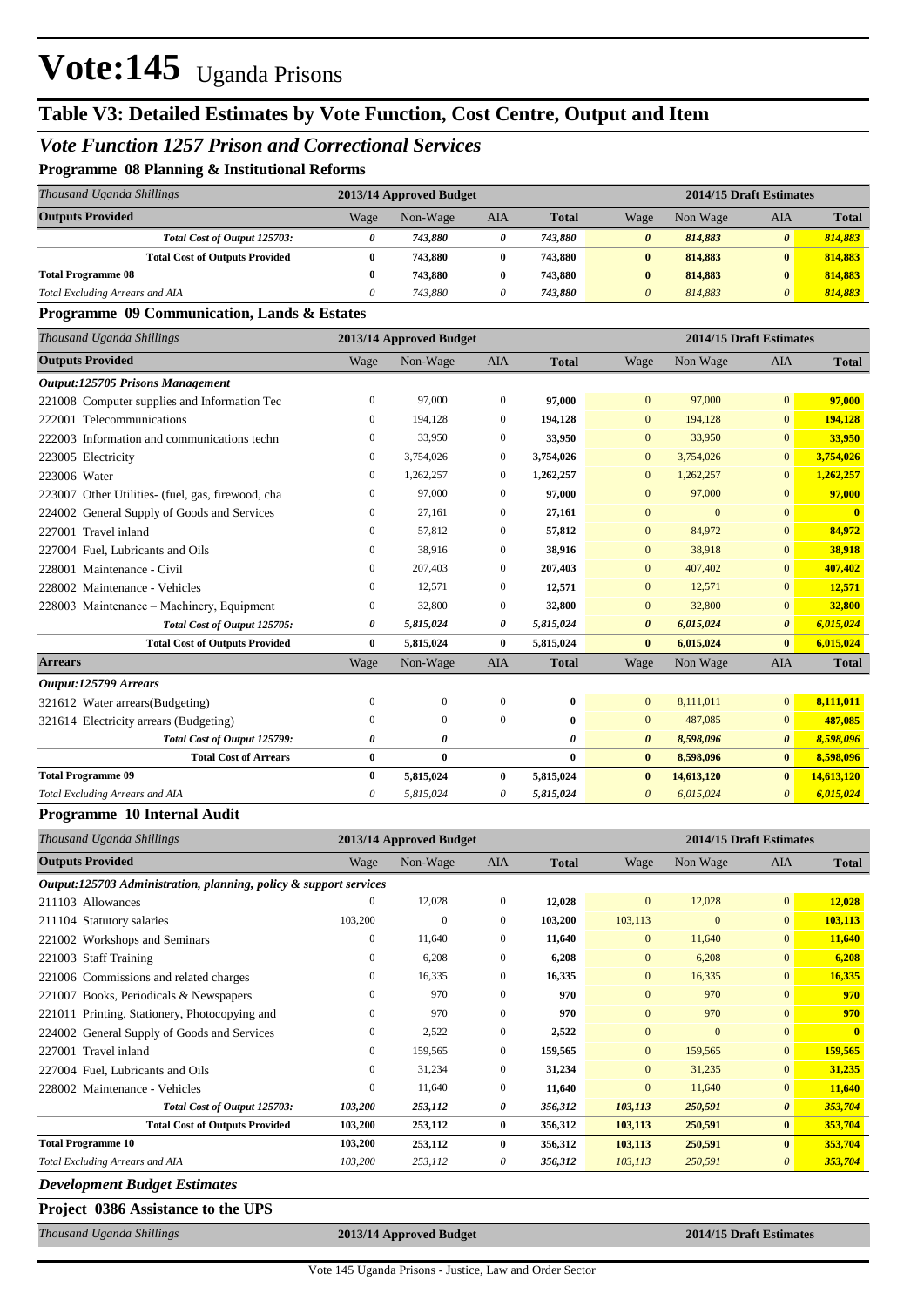### **Table V3: Detailed Estimates by Vote Function, Cost Centre, Output and Item**

### *Vote Function 1257 Prison and Correctional Services*

### **Project 0386 Assistance to the UPS**

| Thousand Uganda Shillings                                               | 2013/14 Approved Budget                            |                   |                       |              |                       | 2014/15 Draft Estimates |                       |                       |  |  |  |
|-------------------------------------------------------------------------|----------------------------------------------------|-------------------|-----------------------|--------------|-----------------------|-------------------------|-----------------------|-----------------------|--|--|--|
| <b>Outputs Provided</b>                                                 |                                                    | GoU External Fin. | AIA                   | <b>Total</b> |                       | GoU External Fin.       | AIA                   | <b>Total</b>          |  |  |  |
| Output:125701 Rehabilitation & re-integration of offenders              |                                                    |                   |                       |              |                       |                         |                       |                       |  |  |  |
| 211103 Allowances                                                       | 24,400                                             | $\boldsymbol{0}$  | $\boldsymbol{0}$      | 24,400       | 44,400                | $\bf{0}$                | $\mathbf{0}$          | 44,400                |  |  |  |
| 221003 Staff Training                                                   | 30,000                                             | 0                 | $\boldsymbol{0}$      | 30,000       | 153,000               | $\overline{0}$          | $\mathbf{0}$          | 153,000               |  |  |  |
| 224002 General Supply of Goods and Services                             | 2,094,309                                          | 0                 | $\boldsymbol{0}$      | 2,094,309    | $\mathbf{0}$          | $\overline{0}$          | $\mathbf{0}$          | $\bf{0}$              |  |  |  |
| 225001 Consultancy Services- Short term                                 | 800,000                                            | $\Omega$          | $\mathbf{0}$          | 800,000      | $\mathbf{0}$          | $\overline{0}$          | $\mathbf{0}$          | $\bf{0}$              |  |  |  |
| 227001 Travel inland                                                    | 24,000                                             | $\mathbf{0}$      | $\mathbf{0}$          | 24,000       | $\mathbf{0}$          | $\overline{0}$          | $\mathbf{0}$          | $\bf{0}$              |  |  |  |
| 228003 Maintenance – Machinery, Equipment                               | 364,064                                            | $\Omega$          | $\boldsymbol{0}$      | 364,064      | $\mathbf{0}$          | $\overline{0}$          | $\mathbf{0}$          | $\bf{0}$              |  |  |  |
| Total Cost of Output 125701:                                            | 3,336,773                                          | 0                 | 0                     | 3,336,773    | 197,400               | 0                       | $\boldsymbol{\theta}$ | 197,400               |  |  |  |
| <b>Output:125705 Prisons Management</b>                                 |                                                    |                   |                       |              |                       |                         |                       |                       |  |  |  |
| 221003 Staff Training                                                   | 200,000                                            | $\theta$          | $\boldsymbol{0}$      | 200,000      | $\mathbf{0}$          | $\bf{0}$                | $\mathbf{0}$          | $\bf{0}$              |  |  |  |
| 224002 General Supply of Goods and Services                             | 100,000                                            | 0                 | $\mathbf{0}$          | 100,000      | $\overline{0}$        | $\overline{0}$          | $\mathbf{0}$          | $\bf{0}$              |  |  |  |
| 224006 Agricultural Supplies                                            | $\boldsymbol{0}$                                   | 0                 | $\mathbf{0}$          | $\bf{0}$     | 2,250,031             | $\overline{0}$          | $\mathbf{0}$          | 2,250,031             |  |  |  |
| 225001 Consultancy Services- Short term                                 | 100,000                                            | 0                 | $\mathbf{0}$          | 100,000      | 940,000               | $\overline{0}$          | $\mathbf{0}$          | 940,000               |  |  |  |
| 227001 Travel inland                                                    | 73,000                                             | $\Omega$          | $\mathbf{0}$          | 73,000       | 108,000               | $\overline{0}$          | $\mathbf{0}$          | 108,000               |  |  |  |
| 228003 Maintenance - Machinery, Equipment                               | $\boldsymbol{0}$                                   | $\mathbf{0}$      | $\mathbf{0}$          | $\bf{0}$     | 314,591               | $\overline{0}$          | $\mathbf{0}$          | 314,591               |  |  |  |
| Total Cost of Output 125705:                                            | 473,000                                            | 0                 | 0                     | 473,000      | 3,612,622             | $\boldsymbol{\theta}$   | $\boldsymbol{\theta}$ | 3,612,622             |  |  |  |
| <b>Total Cost of Outputs Provided</b>                                   | 3,809,773                                          | $\bf{0}$          | $\bf{0}$              | 3,809,773    | 3,810,022             | $\bf{0}$                | $\bf{0}$              | 3,810,022             |  |  |  |
| <b>Capital Purchases</b>                                                | GoU                                                | External Fin.     | AIA                   | <b>Total</b> |                       | GoU External Fin.       | AIA                   | <b>Total</b>          |  |  |  |
| Output:125772 Government Buildings and Administrative Infrastructure    |                                                    |                   |                       |              |                       |                         |                       |                       |  |  |  |
| 231001 Non Residential buildings (Depreciatio                           | 390,000                                            | $\boldsymbol{0}$  | $\boldsymbol{0}$      | 390,000      | $\mathbf{0}$          | $\boldsymbol{0}$        | $\mathbf{0}$          | $\bf{0}$              |  |  |  |
| 312206 Gross Tax                                                        | 90,000                                             | 0                 | $\boldsymbol{0}$      | 90,000       | $\mathbf{0}$          | $\bf{0}$                | $\mathbf{0}$          | $\bf{0}$              |  |  |  |
| Total Cost of Output 125772:                                            | 480,000                                            | 0                 | 0                     | 480,000      | $\theta$              | $\boldsymbol{\theta}$   |                       | $\boldsymbol{\theta}$ |  |  |  |
| Output:125775 Purchase of Motor Vehicles and Other Transport Equipment  |                                                    |                   |                       |              |                       |                         |                       |                       |  |  |  |
| 231004 Transport equipment                                              | 390,000                                            | $\boldsymbol{0}$  | $\boldsymbol{0}$      | 390,000      | 1,070,000             | $\bf{0}$                | $\mathbf{0}$          | 1,070,000             |  |  |  |
| 312204 Taxes on Machinery, Furniture & Vehi                             | $\mathbf{0}$                                       | 0                 | $\boldsymbol{0}$      | 0            | 282,533               | $\bf{0}$                | $\mathbf{0}$          | <u>282,533</u>        |  |  |  |
| 312206 Gross Tax                                                        | 537,600                                            | 0                 | $\boldsymbol{0}$      | 537,600      | $\mathbf{0}$          | $\bf{0}$                | $\mathbf{0}$          | $\bf{0}$              |  |  |  |
| Total Cost of Output 125775:                                            | 927,600                                            | 0                 | ŋ                     | 927,600      | 1,352,533             | $\boldsymbol{\theta}$   | $\boldsymbol{\theta}$ | 1,352,533             |  |  |  |
| Output:125776 Purchase of Office and ICT Equipment, including Software  |                                                    |                   |                       |              |                       |                         |                       |                       |  |  |  |
| 231005 Machinery and equipment                                          | 166,800                                            | 0                 | $\boldsymbol{0}$      | 166,800      | $\mathbf{0}$          | $\boldsymbol{0}$        | $\mathbf{0}$          | $\bf{0}$              |  |  |  |
| Total Cost of Output 125776:                                            | 166,800                                            | 0                 | 0                     | 166,800      | $\boldsymbol{\theta}$ | $\boldsymbol{\theta}$   |                       | $\boldsymbol{\theta}$ |  |  |  |
| Output:125777 Purchase of Specialised Machinery & Equipment             |                                                    |                   |                       |              |                       |                         |                       |                       |  |  |  |
| 231005 Machinery and equipment                                          | 150,000                                            | $\boldsymbol{0}$  | $\boldsymbol{0}$      | 150,000      | 2,611,305             | $\mathbf{0}$            | $\mathbf{0}$          | 2,611,305             |  |  |  |
| 312206 Gross Tax                                                        | 50,000                                             | 0                 | $\boldsymbol{0}$      | 50,000       | $\mathbf{0}$          | $\mathbf{0}$            | $\mathbf{0}$          | $\bf{0}$              |  |  |  |
| Total Cost of Output 125777:                                            | 200,000                                            | 0                 | 0                     | 200,000      | 2,611,305             | $\boldsymbol{\theta}$   | $\boldsymbol{\theta}$ | 2,611,305             |  |  |  |
| Output:125778 Purchase of Office and Residential Furniture and Fittings |                                                    |                   |                       |              |                       |                         |                       |                       |  |  |  |
| 231006 Furniture and fittings (Depreciation)                            | $\mathbf{0}$                                       | $\boldsymbol{0}$  | $\boldsymbol{0}$      | $\bf{0}$     | 100,000               | $\boldsymbol{0}$        | $\mathbf{0}$          | 100,000               |  |  |  |
| Total Cost of Output 125778:                                            | 0                                                  | 0                 |                       | 0            | 100,000               | 0                       | $\boldsymbol{\theta}$ | <b>100,000</b>        |  |  |  |
| Output:125780 Construction and Rehabilitation of Prisons                |                                                    |                   |                       |              |                       |                         |                       |                       |  |  |  |
| 231001 Non Residential buildings (Depreciatio                           | 580,000                                            | 0                 | $\boldsymbol{0}$      | 580,000      | $\mathbf{0}$          | $\boldsymbol{0}$        | $\mathbf{0}$          | $\bf{0}$              |  |  |  |
| 231002 Residential buildings (Depreciation)                             | 3,200,036                                          | 0                 | $\boldsymbol{0}$      | 3,200,036    | 1,300,082             | $\boldsymbol{0}$        | $\boldsymbol{0}$      | 1,300,082             |  |  |  |
| 281502 Feasibility Studies for Capital Works                            | $\boldsymbol{0}$                                   | 0                 | $\boldsymbol{0}$      | $\bf{0}$     | 100,000               | $\bf{0}$                | $\mathbf{0}$          | 100,000               |  |  |  |
| 281503 Engineering and Design Studies & Plan                            | 500,000                                            | 0                 | $\boldsymbol{0}$      | 500,000      | 100,000               | $\bf{0}$                | $\mathbf{0}$          | 100,000               |  |  |  |
| 281504 Monitoring, Supervision & Appraisal o                            | $\boldsymbol{0}$                                   | 0                 | $\boldsymbol{0}$      | 0            | 95,200                | $\bf{0}$                | $\mathbf{0}$          | 95,200                |  |  |  |
| 312206 Gross Tax                                                        | 200,000                                            | 0                 | $\boldsymbol{0}$      | 200,000      | $\mathbf{0}$          | $\bf{0}$                | $\mathbf{0}$          | $\bf{0}$              |  |  |  |
| Total Cost of Output 125780:                                            | 4,480,036                                          | 0                 | 0                     | 4,480,036    | 1,595,282             | 0                       | $\boldsymbol{\theta}$ | 1,595,282             |  |  |  |
| <b>Total Cost of Capital Purchases</b>                                  | 6,254,436                                          | $\bf{0}$          | $\bf{0}$              | 6,254,436    | 5,659,119             | $\bf{0}$                | $\bf{0}$              | 5,659,119             |  |  |  |
| <b>Total Project 0386</b>                                               | 10,064,209                                         | $\bf{0}$          | $\bf{0}$              | 10,064,209   | 9,469,142             | $\bf{0}$                | $\bf{0}$              | 9,469,142             |  |  |  |
| Total Excluding Taxes, Arrears and AIA                                  | 9,186,609                                          | 0                 | $\boldsymbol{\theta}$ | 9,186,609    | 9,186,609             | $\boldsymbol{\theta}$   | $\boldsymbol{\theta}$ | 9,186,609             |  |  |  |
| Project 1109 Prisons Enhancement - Northern Uganda                      |                                                    |                   |                       |              |                       |                         |                       |                       |  |  |  |
| Thousand Uganda Shillings                                               | 2014/15 Draft Estimates<br>2013/14 Approved Budget |                   |                       |              |                       |                         |                       |                       |  |  |  |
| <b>Capital Purchases</b>                                                |                                                    |                   |                       |              |                       |                         |                       |                       |  |  |  |
|                                                                         |                                                    |                   |                       |              |                       |                         |                       |                       |  |  |  |
| Output:125772 Government Buildings and Administrative Infrastructure    |                                                    | GoU External Fin. | AIA                   | <b>Total</b> |                       | GoU External Fin.       | AIA                   | <b>Total</b>          |  |  |  |

*Total Cost of Output 125772: 0 0 0 80,000 0 0 80,000*